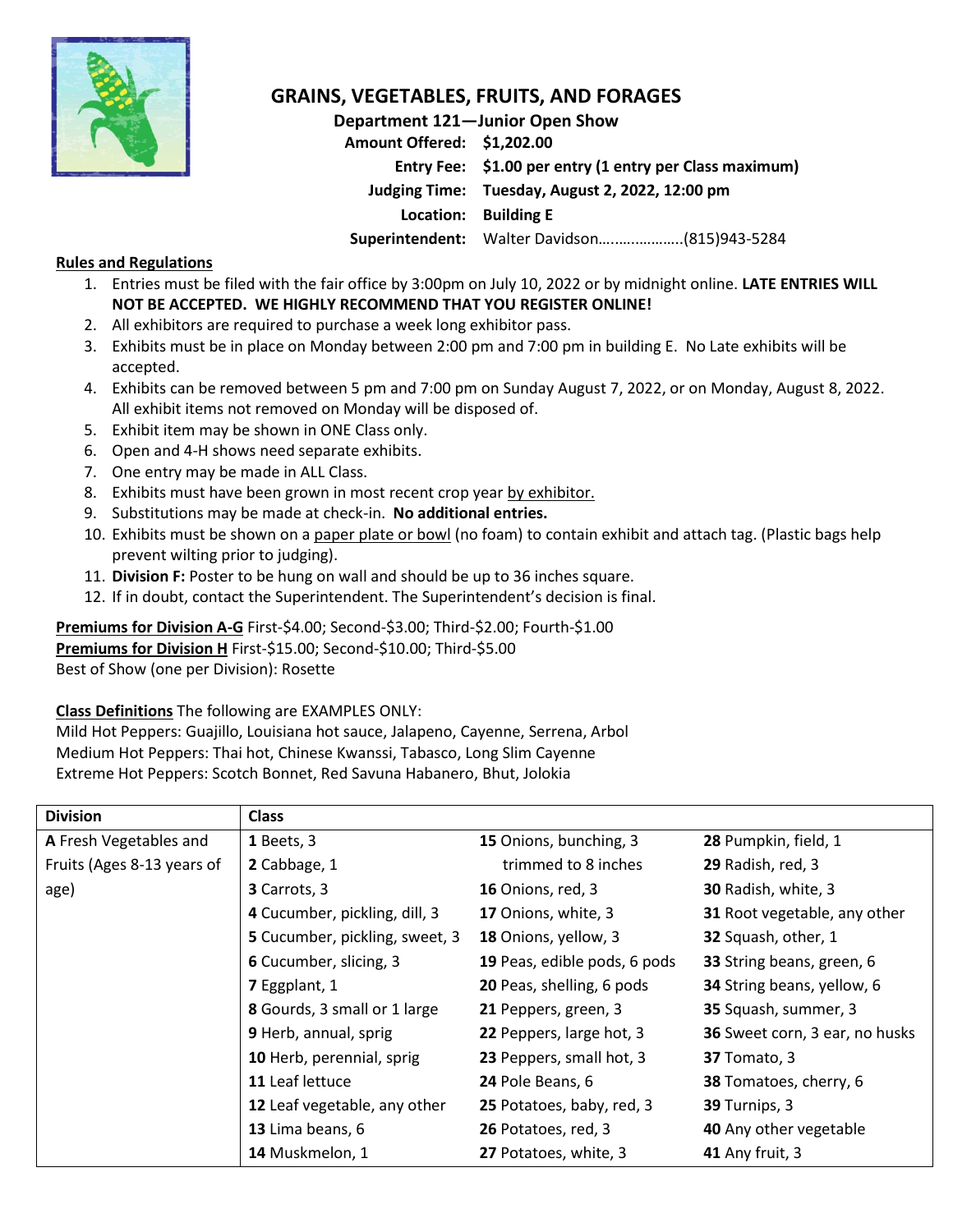| <b>Division</b>               | <b>Class</b>                                                                                                                                                                                                                                                     |                                    |                                   |  |
|-------------------------------|------------------------------------------------------------------------------------------------------------------------------------------------------------------------------------------------------------------------------------------------------------------|------------------------------------|-----------------------------------|--|
| <b>B</b> Fresh vegetables and | 1 Beets, 3                                                                                                                                                                                                                                                       | 15 Onions, bunching, 3             | 28 Pumpkin, field, 1              |  |
| fruits (Ages 14-19 years of   | 2 Cabbage, 1                                                                                                                                                                                                                                                     | trimmed to 8 inches                | 29 Radish, red, 3                 |  |
| age)                          | 3 Carrots, 3                                                                                                                                                                                                                                                     | 16 Onions, red, 3                  | 30 Radish, white, 3               |  |
|                               | 4 Cucumber, pickling, dill, 3                                                                                                                                                                                                                                    | 17 Onions, white, 3                | 31 Root vegetable, any other      |  |
|                               | 5 Cucumber, pickling, sweet, 3                                                                                                                                                                                                                                   | 18 Onions, yellow, 3               | 32 Squash, other, 1               |  |
|                               | 6 Cucumber, slicing, 3                                                                                                                                                                                                                                           | 19 Peas, edible pods, 6 pods       | 33 String beans, green, 6         |  |
|                               | 7 Eggplant, 1                                                                                                                                                                                                                                                    | 20 Peas, shelling, 6 pods          | 34 String beans, yellow, 6        |  |
|                               | 8 Gourds, 3 small or 1 large                                                                                                                                                                                                                                     | 21 Peppers, green, 3               | 35 Squash, summer, 3              |  |
|                               | 9 Herb, annual, sprig                                                                                                                                                                                                                                            | 22 Peppers, large hot, 3           | 36 Sweet corn, 3 ear, no husks    |  |
|                               | 10 Herb, perennial, sprig                                                                                                                                                                                                                                        | 23 Peppers, small hot, 3           | 37 Tomato, 3                      |  |
|                               | 11 Leaf lettuce                                                                                                                                                                                                                                                  | 24 Pole Beans, 6                   | 38 Tomatoes, cherry, 6            |  |
|                               | 12 Leaf vegetable, any other                                                                                                                                                                                                                                     | 25 Potatoes, baby, red, 3          | 39 Turnips, 3                     |  |
|                               | 13 Lima beans, 6                                                                                                                                                                                                                                                 | 26 Potatoes, red, 3                | 40 Any other vegetable            |  |
|                               | 14 Muskmelon, 1                                                                                                                                                                                                                                                  | 27 Potatoes, white, 3              | 41 Any fruit, 3                   |  |
| C Grains (all ages) All       | 1 Oats                                                                                                                                                                                                                                                           | 4 Soybeans                         | 7 Soybeans, 5 stalks with         |  |
| exhibits to be exhibited in   | 2 Wheat                                                                                                                                                                                                                                                          | 5 Small Grain Bundle or Pot        | washed roots.                     |  |
| a 3 pound container           | 3 Corn                                                                                                                                                                                                                                                           | 6 Corn, 2 Stalks with washed       |                                   |  |
|                               |                                                                                                                                                                                                                                                                  | roots                              |                                   |  |
| D Dry Hay (all ages) 3-5      | 1 Alfalfa, 1st cutting                                                                                                                                                                                                                                           | 4 Alfalfa, 4 <sup>th</sup> cutting | 7 Mixed, 2 <sup>nd</sup> cutting  |  |
| pounds in a plastic bag       | 2 Alfalfa, 2 <sup>nd</sup> cutting                                                                                                                                                                                                                               | 5 Other legume                     | 8 Grass, 1st cutting              |  |
|                               | 3 Alfalfa, 3rd cutting                                                                                                                                                                                                                                           | 6 Mixed, 1 <sup>st</sup> cutting   | 9 Grass, 2 <sup>nd</sup> cutting  |  |
| E Silage (all ages) Place in  | 1 Corn silage                                                                                                                                                                                                                                                    | 3 Grass Silage                     |                                   |  |
| a 1 gallon Ziploc bag         | 2 Legume Silage                                                                                                                                                                                                                                                  | 4 High Moisture Grain              |                                   |  |
| <b>F</b> Educational poster   | 1 Show corn production                                                                                                                                                                                                                                           | 4 Explain grain movement           | 9 Explain soil fertility and it's |  |
| display.                      | methods                                                                                                                                                                                                                                                          | from farm to end user              | importance                        |  |
|                               | 2 Show soybean production                                                                                                                                                                                                                                        | 5 Show uses of corn                | 10 Show practices to limit        |  |
|                               | methods                                                                                                                                                                                                                                                          | 6 Show uses of soybeans            | soil erosion                      |  |
|                               | 3 Show small grain                                                                                                                                                                                                                                               | 7 Show uses of small grains        | 11 Explain genetic                |  |
|                               | production methods                                                                                                                                                                                                                                               | 8 Illustrate soil function         | modifications of plants           |  |
|                               |                                                                                                                                                                                                                                                                  |                                    | 12 Explain plant reproduction     |  |
| G Beyond dirt and digging     | 1 An original decorative or functional creation using any material that might be displayed in a                                                                                                                                                                  |                                    |                                   |  |
|                               | garden setting (i.e. a scarecrow). Judging will be done in a garden setting and to be put in place<br>by exhibitor.<br>2 An original creation made of garden produce (edible or non-edible) to be displayed on a<br>table area of 30 inches X 30 inches or less. |                                    |                                   |  |
|                               |                                                                                                                                                                                                                                                                  |                                    |                                   |  |
|                               |                                                                                                                                                                                                                                                                  |                                    |                                   |  |
|                               |                                                                                                                                                                                                                                                                  |                                    |                                   |  |
| H Garden display              | 1 Garden display of at least 8 species of vegetables, at least 1 of each kind.                                                                                                                                                                                   |                                    |                                   |  |